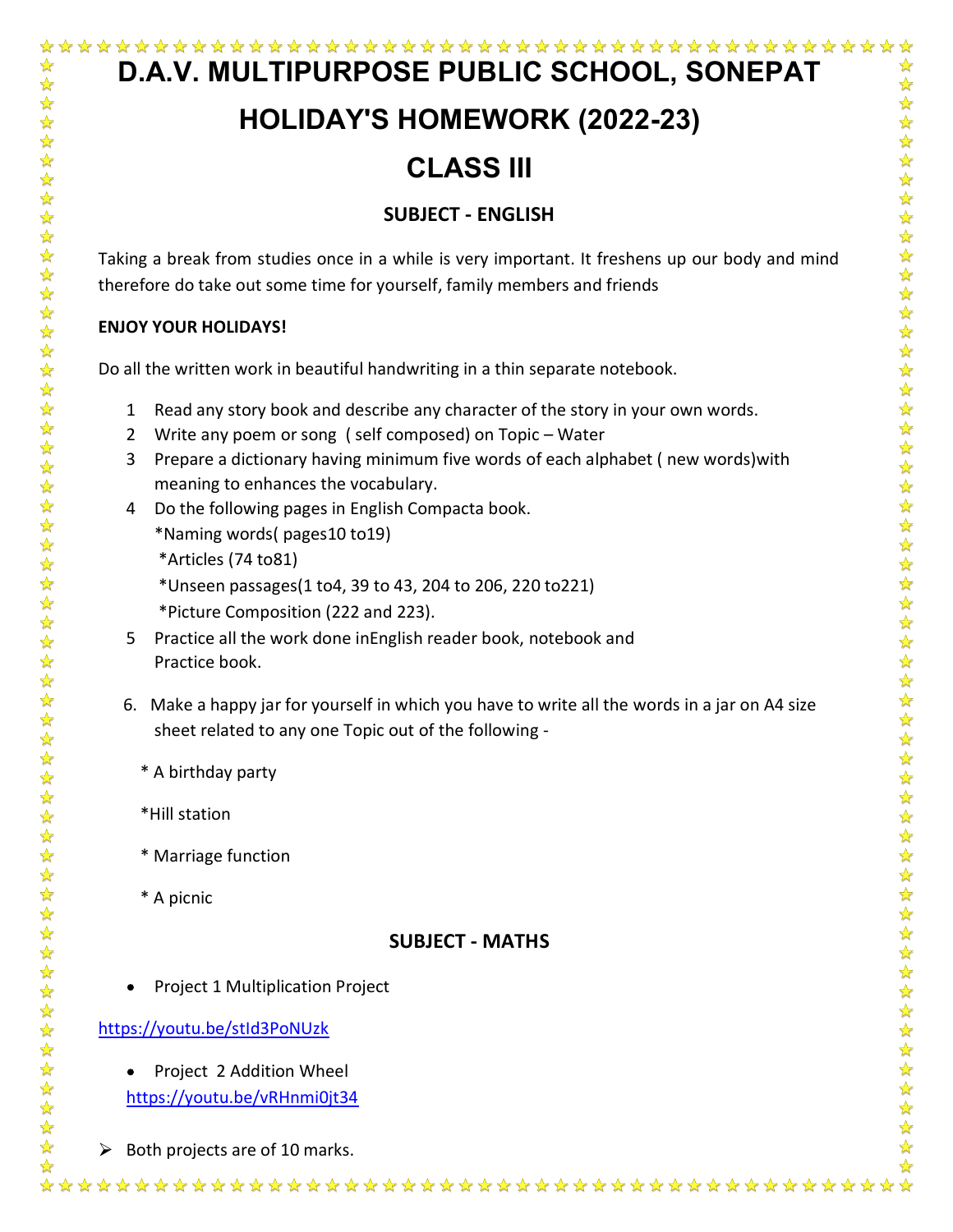|    | $\triangleright$ Revise units 1,2 and 3 and do written practice in Rough Note Book. |
|----|-------------------------------------------------------------------------------------|
| ➤  | Revise tables from 2 to 15 and do written practice also.                            |
| ➤  | Do ASSIGNMENT in HOLIDAYS HOME WORK NOTE BOOK.                                      |
|    | <b>ASSIGNMENT:</b>                                                                  |
|    | 1. Write the number namefor 8808                                                    |
|    | 2. Write the numeral for Four thousand four hundred forty four                      |
|    | 3. Write the successor for                                                          |
|    | 1788                                                                                |
|    | 4. Write the predecessor for                                                        |
|    | 1450                                                                                |
|    | 5. Write in ascending order.                                                        |
|    | 373, 3773, 3337, 3713, 3737                                                         |
| 6. | Write in Descending order                                                           |
|    | 1391, 1931, 1309, 9031, 3991                                                        |
|    | 7. Draw an abacus in your notebook and show the value of 4 in 3460.                 |
|    | 8. Write in expanded form.                                                          |
|    | 9009                                                                                |
|    | 9. Write the successor of greatest two digit number.                                |
|    | 10. Write smallest three digit number and greatest two digit number and add it.     |
|    | 11. Complete the pattern.                                                           |
|    | a)                                                                                  |
|    | b) 2020, 2040, 2060, _________, ________, _________                                 |
|    | 12. Make a largest and smallest 4 digit number by using 9, 0, 8, 1 only once.       |
|    | 13. Add the following                                                               |
|    |                                                                                     |
|    | 3<br>$\mathbf{1}$<br>1<br>7<br>$\mathbf{2}$<br>$1 \quad$<br>4<br>8                  |
|    |                                                                                     |
|    |                                                                                     |
| 14 | 9<br>3<br>9<br>1                                                                    |
|    | 3<br>$\overline{2}$<br>7<br>$\mathbf{1}$<br>$+$                                     |
|    |                                                                                     |
|    |                                                                                     |
|    |                                                                                     |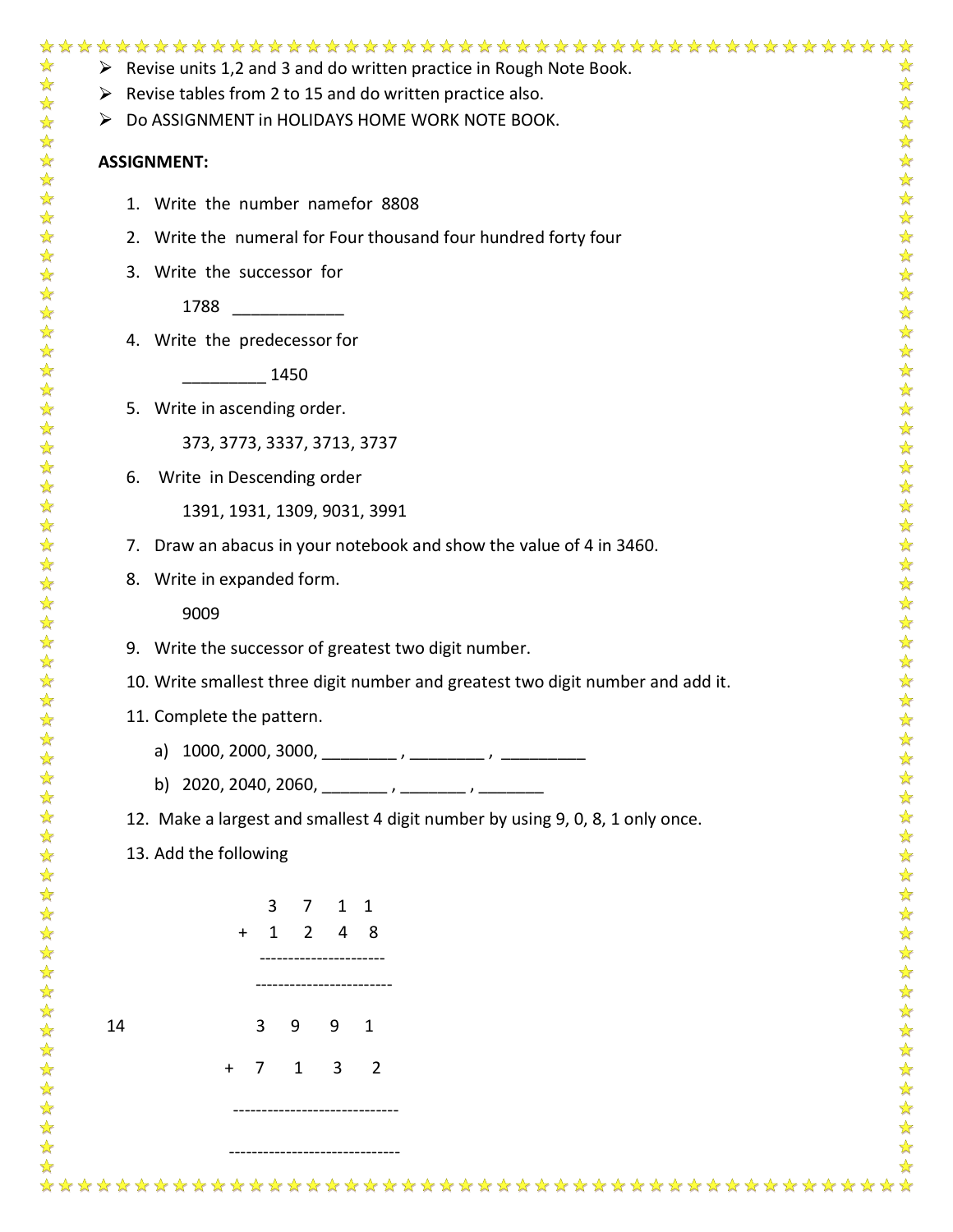| ☆<br>$\frac{1}{\sqrt{2}}$                    | 15                                                                                           | Arrange in columns and add |   |             |             |              |                                                                                                 |                                      |  |  |
|----------------------------------------------|----------------------------------------------------------------------------------------------|----------------------------|---|-------------|-------------|--------------|-------------------------------------------------------------------------------------------------|--------------------------------------|--|--|
| 学科                                           |                                                                                              | 79, 332, 1418              |   |             |             |              |                                                                                                 | ☆☆☆☆☆☆☆☆☆☆☆☆☆☆☆☆☆☆☆☆☆☆☆☆☆☆☆☆☆☆☆☆☆☆☆☆ |  |  |
|                                              | 16.                                                                                          | Do subtraction             |   |             |             |              |                                                                                                 |                                      |  |  |
| *******                                      |                                                                                              |                            | 7 | 9           | 6           | 7            |                                                                                                 |                                      |  |  |
|                                              |                                                                                              |                            | 2 | 4           | $\mathbf 0$ | 3            |                                                                                                 |                                      |  |  |
| $\frac{1}{\sqrt{2}}$                         |                                                                                              |                            |   |             |             |              |                                                                                                 |                                      |  |  |
|                                              |                                                                                              |                            |   |             |             |              |                                                                                                 |                                      |  |  |
|                                              |                                                                                              |                            |   |             |             |              |                                                                                                 |                                      |  |  |
|                                              | 17.                                                                                          |                            | 3 | $\mathbf 0$ |             | $\mathbf{1}$ | 6                                                                                               |                                      |  |  |
|                                              |                                                                                              |                            | 1 | 4           | 4           |              | 7                                                                                               |                                      |  |  |
| 化化化化化化化化化化化化                                 |                                                                                              |                            |   |             |             |              |                                                                                                 |                                      |  |  |
|                                              |                                                                                              |                            |   |             |             |              |                                                                                                 |                                      |  |  |
| $\frac{1}{\sqrt{2}}$                         | 18.                                                                                          |                            |   |             |             |              | Arrange in columns and Subtract. Check your answer.                                             |                                      |  |  |
| $\frac{1}{\sqrt{2}}$<br>$\frac{1}{\sqrt{2}}$ |                                                                                              | 4631 - 2748                |   |             |             |              |                                                                                                 |                                      |  |  |
| $\frac{1}{2}$<br>琴琴                          |                                                                                              |                            |   |             |             |              | 19. There are 4962 boys and 7321 girls in a school. What is the total numbers of students?      |                                      |  |  |
| $\frac{1}{\sqrt{3}}$                         |                                                                                              |                            |   |             |             |              |                                                                                                 |                                      |  |  |
| $\frac{1}{2}$<br>☆                           |                                                                                              |                            |   |             |             |              | 20. Pragya purchased 1050 chocolates and she distributed 869 to the poor children. How many     |                                      |  |  |
| $\frac{1}{\sqrt{2}}$<br>$\frac{1}{2}$        |                                                                                              | chocolates are left?       |   |             |             |              |                                                                                                 |                                      |  |  |
|                                              |                                                                                              |                            |   |             |             |              | 21 There are 2445 mango trees, 3 419 orange trees and 3002 apple trees in a village. How many   | $\frac{1}{2}$<br>☆                   |  |  |
|                                              |                                                                                              | trees are there in all?    |   |             |             |              |                                                                                                 |                                      |  |  |
|                                              |                                                                                              |                            |   |             |             |              | 22 There are 2559 students in a school. Out of these 1152 are boys. What is the number of girls |                                      |  |  |
|                                              |                                                                                              | in the school?             |   |             |             |              |                                                                                                 |                                      |  |  |
|                                              |                                                                                              |                            |   |             |             |              |                                                                                                 | 女女女女女女女女女女女女女女女                      |  |  |
|                                              |                                                                                              |                            |   |             |             |              | 23 Samaera has stitched 7353 uniforms. She has sold 3191. How many uniforms are left with her?  |                                      |  |  |
|                                              | 24 There are 3630 Englishbooks, 3191 Hindi books and 909 comics in a library. Find the total |                            |   |             |             |              |                                                                                                 |                                      |  |  |
|                                              |                                                                                              | number of books?           |   |             |             |              |                                                                                                 |                                      |  |  |
|                                              |                                                                                              |                            |   |             |             |              | 25. Aarikahas 1019 dresses in her wardrobe. She purchased 921 more dresses. Count total         |                                      |  |  |
| 女女女女女女女女女女女女女女女女女女女女女女女                      |                                                                                              | number of dresses.         |   |             |             |              |                                                                                                 | 好好好好好                                |  |  |
|                                              |                                                                                              |                            |   |             |             |              |                                                                                                 |                                      |  |  |
|                                              |                                                                                              |                            |   |             |             |              |                                                                                                 |                                      |  |  |
|                                              |                                                                                              |                            |   |             |             |              |                                                                                                 |                                      |  |  |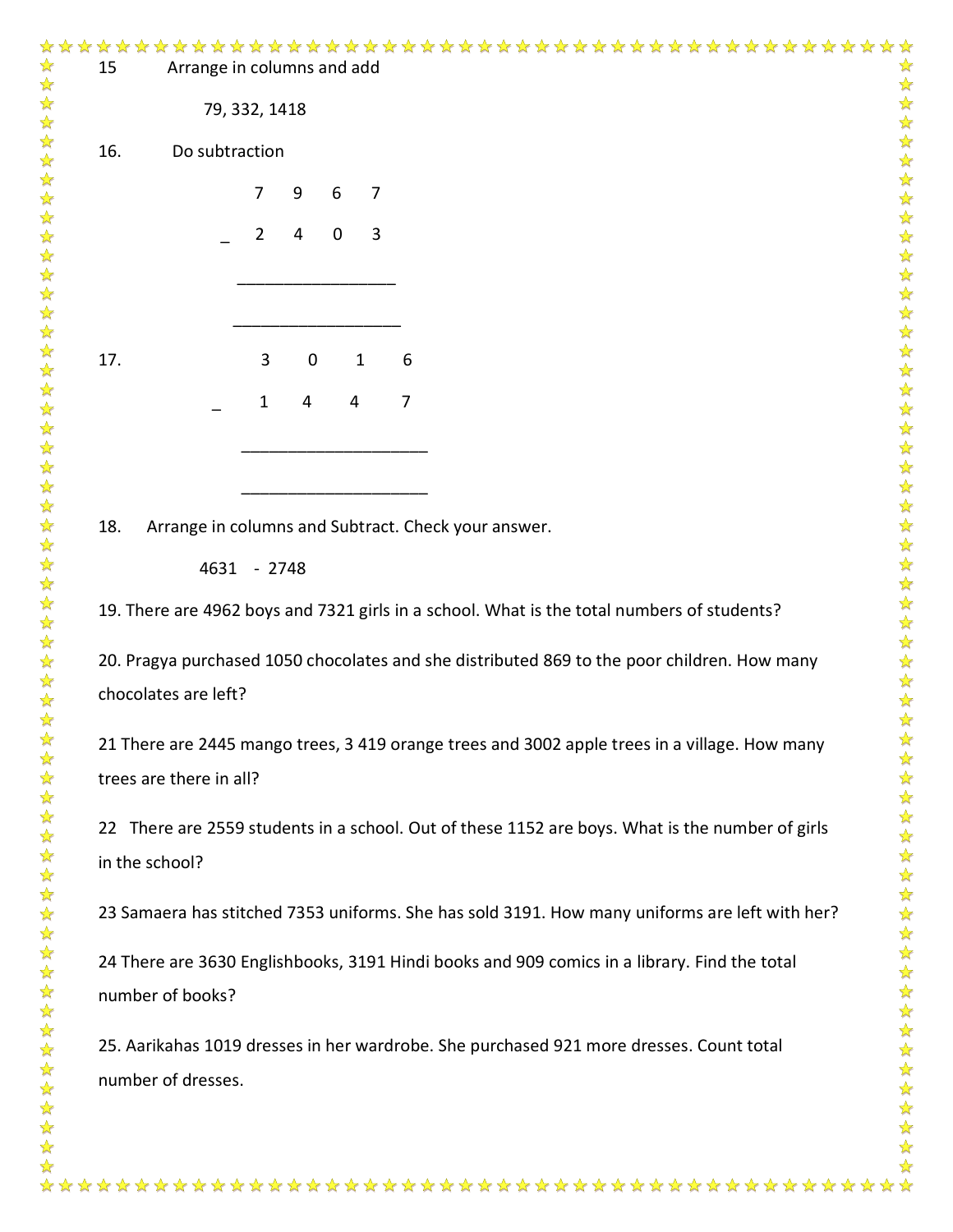# ☆ ☆ **SUBJECT - SCIENCE**  $\frac{1}{2}$ ☆  $\frac{1}{2}$  $\frac{1}{\sqrt{2}}$ Make a SCRAP BOOK of coloured pages and cover and label it properly. Draw or paste the  $\frac{1}{\sqrt{3}}$ 冷冷 following in it - 5555 **1)** Paste the pictures of 'SENSE ORGANS'. **2)** Paste the pictures of 'Animals Living in Plains'. **3)** Paste the pictures of 'Animals Living in Water'. 外外外外外 **4)** Make a collage of different things we get from plants. **5)** Observe the effect of rain on plants and some animals that you see in your neighborhood. Write your observations. **6)** 5 th June is celebrated as **"World Environment Day"**. Grow a sapling on 5th June and watch it ☆ 外外外外 grow. Use manageable pot which you can keep easily at your residence. Paste photos of the process (minimum four stages). **7)** Write ten lines on the topic **\*HEALTH AND HYGIENE\*.**  $\frac{1}{2}$ **8)** Learn and do written practice of Ls 1,2 and 5 in rough notebook. 女女女女女女女女女女女女女 **SUBJECT - HINDI**Make a thin separate notebook for holidays H. W. 1) पाठ 1 से 4 तक दोहराओ 2) पाठ 1 से 4 तक के पुस्तक में आए कठिन शब्दों को लिख कर 女女女女女女女女女女女女女女女女 अभ्यास करो। 3) किसी एक वाक्य पर 10 वाक्य लिखो। क) मेरी अध्यापिका ख) राष्टीय पक्षी मोर 4) दिये गये वर्गों में से दो फल, दो फूल, और दो मिठाइयों के नाम लिखो। लार च न फी जाब गुमुली से में 5) हिन्दी की कोई तीन कविताएं पढ़ो और उनसे मिली सीख लिखो। 外外外外外外外外  $\rightarrow$  $\rightarrow$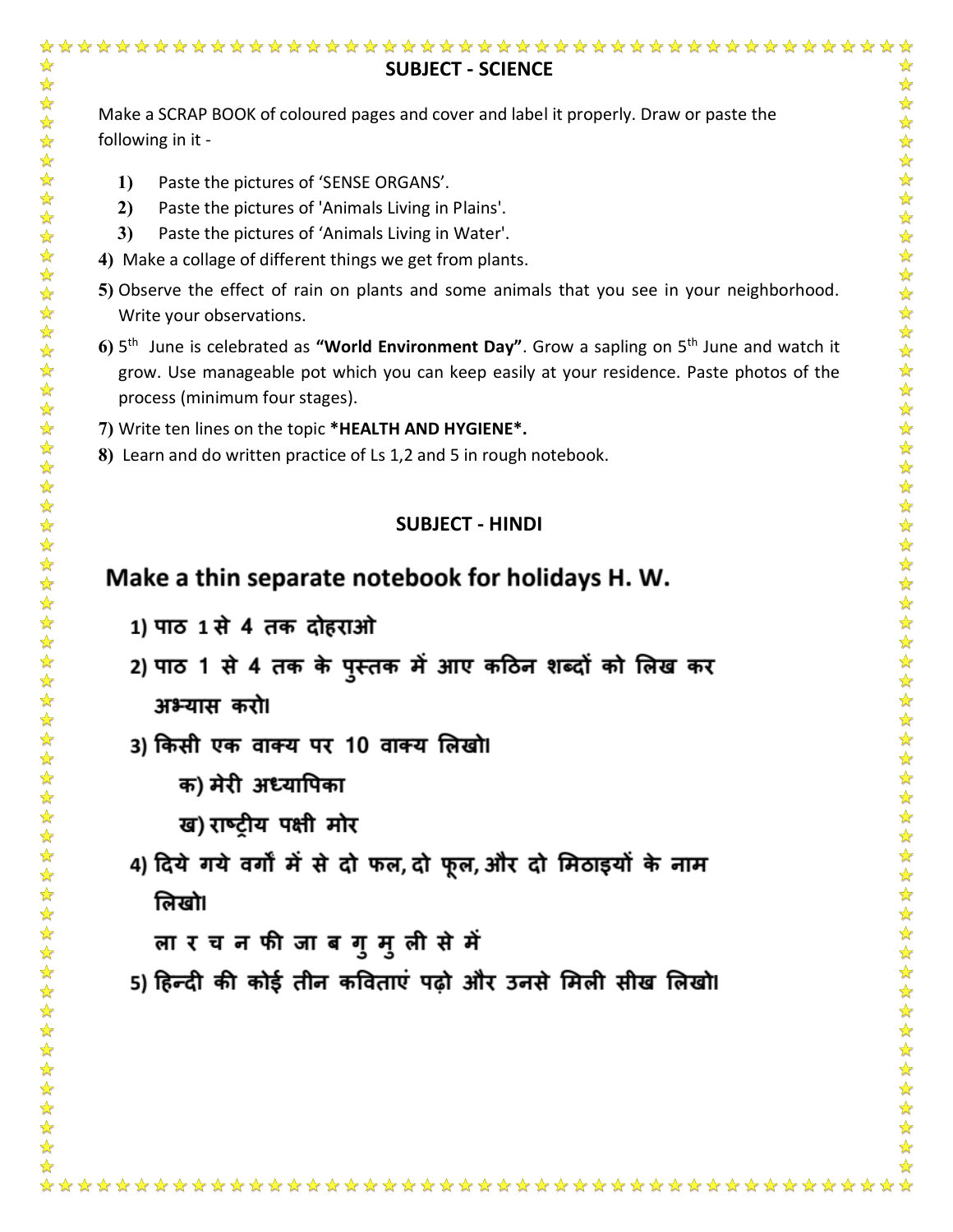☆ ☆ 6) नीचे के वाक्यो में कुछ हरी भरी सब्जियों के नाम छिपे हैं। ढूँढ कर  $\frac{1}{2}$ ☆  $\frac{1}{\sqrt{2}}$ ☆ लिखो।  $\frac{1}{\mathcal{N}}$ 路路 क) अब भागो भी बारिश होने वाली है । 25 25 27 ख) माम् लीला मौसी कहाँ है । ग) शीला के पास बैग नहीं है । 外外外外外外 घ) रानी बोली-हमसे मत बोलो । 7) घर पर अपने माता-पिता के साथ योग अभ्यास और प्राणायाम करे। संतुलित और अंकुरित भोजन करें। \*\*\*\*\*\* **SUBJECT - SOCIAL STUDIES**  $\frac{\lambda}{\lambda}$ **NOTE:- Do everything (Q.1-4) in a scrap book**

- 1. Make a family tree. Colour it and paste pictures.
- 2. Paste pictures of famous food of 10 states of India and write name of the states and their food.
- 3. List the activities that you do with your family in your leisure time.
- 4. On a political map of India, colour and label the following states of India:-
	- **Kerala**
	- Himachal Pradesh
	- **Assam**
	- Karnataka
	- **Haryana**
	- Arunachal Pradesh
- 5. Learn lesson 1-4 (complete).

### **SUBJECT - G. K.**

- 1. Read newspaper daily and write one headline daily in your G.K. notebook.
- 2. Make a collage of how you celebrated Father's Day in your G.K. notebook.
- 3. Write 5 lines about your state. Eg- name of Chief Minister, Governor, Capital etc. in your G.K. notebook.

 $\frac{1}{\sqrt{2}}$ 

- 4. Make a poster on following topic: Roll no. 1- 10 Save Electricity
	- Roll no. 11-20 Save Water
	- Roll no. 21-30 Save Paper
	- Roll no. 31-40 Save Environment
- 5. Revise all the work done in the class.